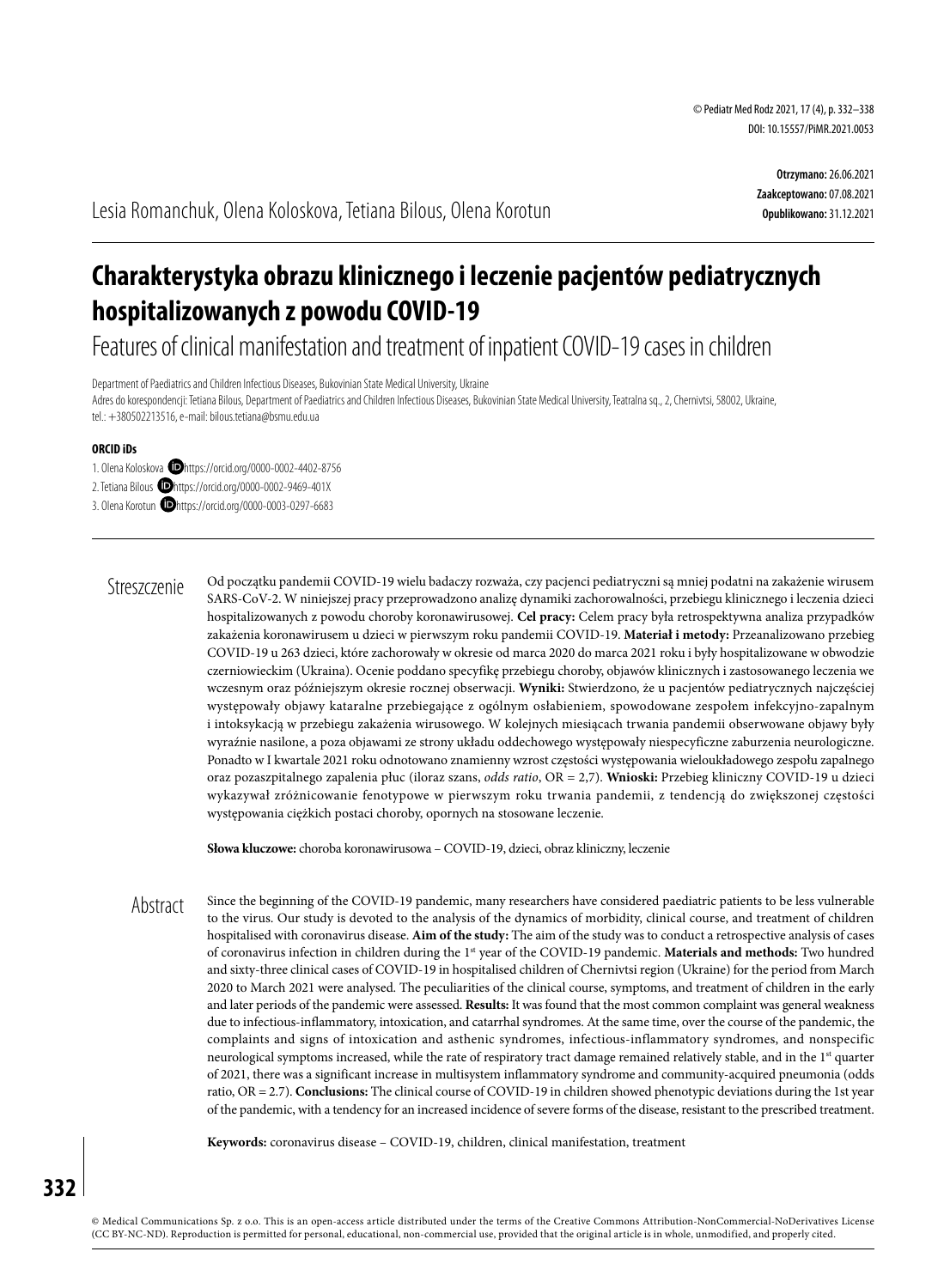## **INTRODUCTION**

The COVID-19 pandemic caused by the SARS-<br>CoV-2 virus has had significant devastating effects<br>on all areas of human life<sup>(1,2)</sup>. As of mid-May 2021,<br>there were more than 2.1 million patients in Ukraine con-CoV-2 virus has had significant devastating effects on all areas of human life<sup> $(1,2)$ </sup>. As of mid-May 2021, there were more than 2.1 million patients in Ukraine confirmed to have COVID infection according to the Ministry of Health's official data, which is equivalent to 5.16% of the country's population. The proportion of children is 5.7% of all patients (the total proportion of children 0 to 14 years old in the population of Ukraine is around 14.8%). Within the 1st year of the COVID-19 pandemic in Ukraine, the presence of infection was laboratory-confirmed in a total of 1,614,707 patients, of whom 4.9% were paediatric patients, which coincides with the percentage of children among convalescents of coronavirus disease 2019<sup>(3)</sup>. Among the human losses caused by the COVID-19 pandemic, the mortality rate among children during the pandemic year was 0.06%, and the age structure of deaths indicates that deaths in the age group between 0 and 9 years old are three times less common than in patients older than 10 years (0.03% compared to 0.1%).

Chernivtsi region is located in western Ukraine. This is the region where the  $1<sup>st</sup>$  case of COVID-19 in Ukraine was recorded in March 2020. According to official statistics, the incidence of the disease in the region at the end of March 2021 (after 1 year of the pandemic) was 7,572.3 per 100 thousand population, the mortality rate – 144.8 per 100 thousand population and the hospital lethality rate of 1.9%(3). The Chernivtsi region remains the "anti-leader," which is probably explained by the significant migration of the population, the border location of the region, and partly also the disregard for the sanitary and hygienic quarantine requirements by the population. The consequences of very high prevalence of COVID-19 in the region is another "anti-leader" indicator – absolute mortality from COVID-19, which is currently the highest in Ukraine. However, it is due not so much to medical as social preconditions, since the hospital death rate from the disease does not exceed the national rate (1.9%).

Clinical observations of the peculiarities of COVID-19 cases in the population of Chernivtsi region during the initial 12 months of the pandemic indicate persistent maintenance of children's incidence of coronavirus disease, which is observed throughout Ukraine. In particular, during the last six months the proportion of sick children to the total number of patients fluctuated between 3.6% and 5.8%, which evaluated against the background of an overall increase in the incidence of COVID-19 - showed an increase in morbidity in children and may be explained to some extent by the transient mutations of the SARS-CoV-2 virus<sup>(4,5)</sup>. There is also a certain phenotypic difference between coronavirus disease at the beginning of the COVID-19 pandemic in Ukraine and today. The variable nature of this life-threatening disease, the progressive spread of infection in the paediatric population, and the recent appearance of more severe

cases of COVID-19, require careful analysis of clinical and epidemiological characteristics of this pathology, taking into account the period when it occurred.

## **AIM OF THE STUDY**

To conduct a retrospective generalised analysis of clinical features, paraclinical markers, and features of treatment tactics in paediatric cases of COVID-19 in Chernivtsi region in the period from March 2020 to March 2021.

## **MATERIAL AND METHODS**

A cohort of 263 clinical cases of COVID-19 in hospitalised children in Chernivtsi region for the period from March 2020 to March 2021 was studied by the method of retrospective analysis. Patients were admitted in specialised departments of the Chernivtsi Regional Children's Clinical Hospital, deployed to provide care to paediatric patients with COVID-19 in the region on average after  $3.9 \pm 0.21$ days (minimum 1 day and maximum 19 days) from the onset of the disease. The average age of the patients was  $6.4 \pm 0.36$  years. The proportion of boys was 51.7%, and rural residents 65.8%.

**333** The examinations, verification of clinical diagnosis, and assessment of the severity of coronavirus disease were carried out according to the Protocol "Provision of medical care for the treatment of coronavirus disease (COVID-19)" No. 762 of 02.02.2020, as amended by the Ministry of Health of Ukraine No. 852 from 10.04.2020, No. 1653 from 21.07.2020, No. 2116 from 17.09.2020, No. 2583 from 11.11.2020, No. 2693 from 20.11.2020, No. 3094 from 31.12.2020. SARS-CoV-2 was verified by the polymerase chain reaction of reverse transcription (RT-PCR) of a nasopharyngeal swab based on its positive results. A molecular genetic PCR test detecting SARS-CoV-2 antigens was performed in hospitalised patients with suspected COVID-19. The material from isolated nasopharyngeal or combined nasopharyngeal and oropharyngeal smears was used to determine SARS-CoV-2 antigens. Coronavirus verification tests were performed in certified virological laboratories of the regional laboratory centres of the Ministry of Health of Ukraine, while other laboratory and instrumental examinations were performed in hospital laboratory facilities. The study design included a comparative analysis of the main clinical and paraclinical indicators of the course of infection caused by the SARS-CoV-2 virus in children during the period defined above, which for convenience we divided into separate quarters of the year. Thus, the analysis of clinical cases began in the 2nd quarter of 2020 and ended at the end of the 1st quarter of 2021. We analysed 65 cases treated in the 2nd quarter of 2020, 90 patients who were hospitalised in the  $3<sup>rd</sup>$  quarter of 2020, 87 children – in the  $4<sup>th</sup>$  quarter of 2020, and 21 children – in the 1<sup>st</sup> quarter of 2021. Tab. 1 shows the general clinical characteristics of hospitalised children in different periods of the COVID-19 pandemic.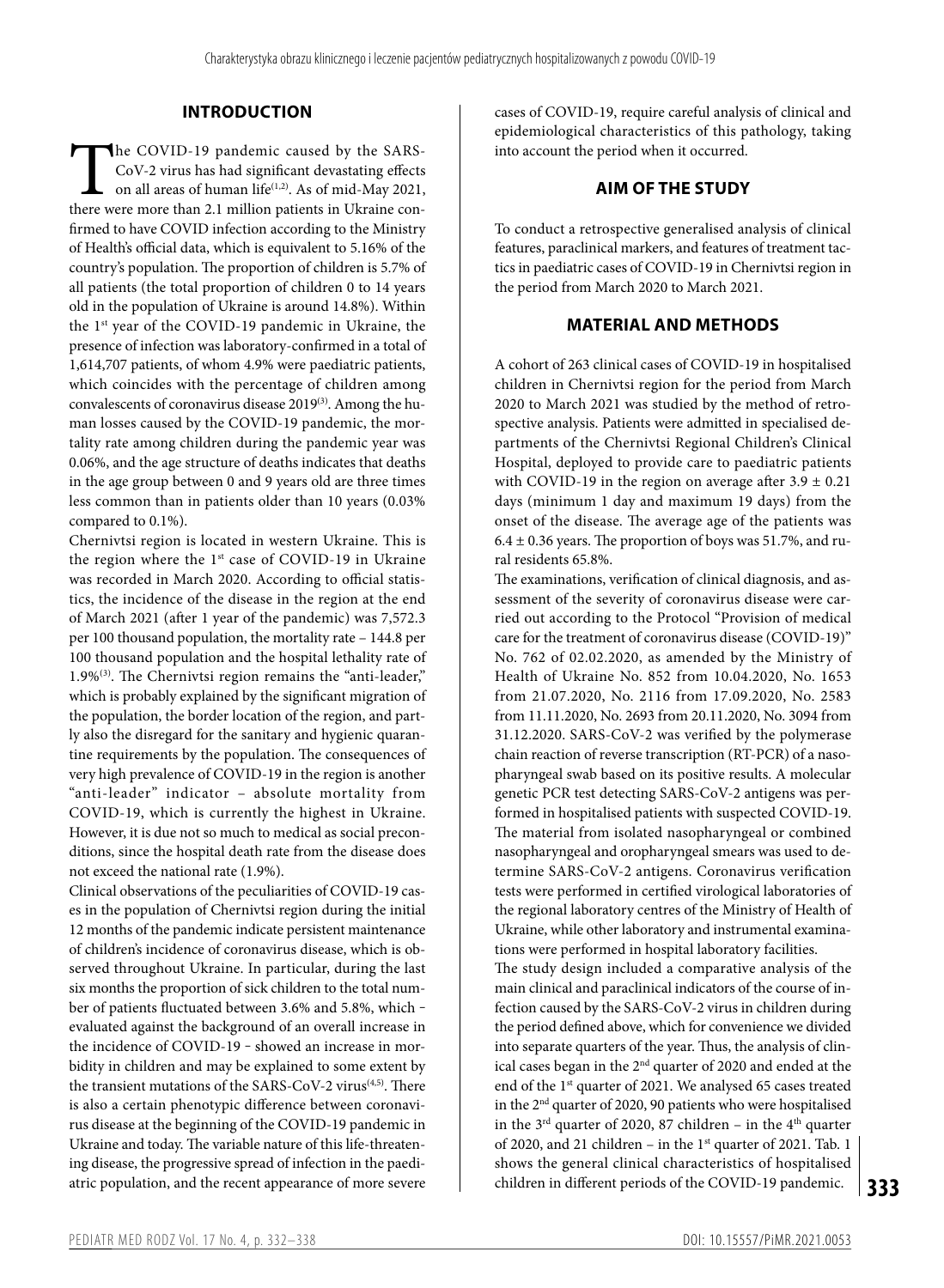| No.                                                                  | <b>Parameters</b>                                | 2 <sup>nd</sup> quarter of 2020,<br>$n = 65$ | 3rd quarter of 2020,<br>$n = 90$ | 4 <sup>th</sup> quarter of 2020,<br>$n = 87$ | $1st$ quarter of 2021,<br>$n=21$ | $p^*$                               |  |  |
|----------------------------------------------------------------------|--------------------------------------------------|----------------------------------------------|----------------------------------|----------------------------------------------|----------------------------------|-------------------------------------|--|--|
| ъ.                                                                   | Average age of patients [years]                  | $6.0 \pm 0.73$                               | $5.6 \pm 0.57$                   | $7.3 \pm 0.62$                               | $10.4 \pm 0.82$                  | < 0.05<br>1, 11, 111: IV            |  |  |
|                                                                      | Male gender [%]                                  | 40.0                                         | 52.2                             | 57.5                                         | 61.9                             | < 0.05<br>l: III                    |  |  |
| 3.                                                                   | Rural residents [%]                              | 84.6                                         | 56.7                             | 69.0                                         | 33.3                             | < 0.05<br>$\parallel$ : II, III, IV |  |  |
| 4.                                                                   | Day of hospitalisation from disease onset [days] | $3.5 \pm 0.42$                               | $3.7 \pm 0.29$                   | $4.1 \pm 0.37$                               | $5.5 \pm 1.02$                   | >0.05                               |  |  |
| 5.                                                                   | Duration of hospitalisation [days]               | $10.5 \pm 0.58$                              | $8.6 \pm 0.48$                   | $8.4 \pm 0.32$                               | $12.7 \pm 0.74$                  | < 0.05<br>I, IV: II, III            |  |  |
| $*$ $\boldsymbol{p}$ – difference reliability by Student's criteria. |                                                  |                                              |                                  |                                              |                                  |                                     |  |  |

*Tab. 1. General and clinical parameters of hospitalised children in Chernivtsi region in different periods of COVID-19 pandemic*

According to the presented data during the one-year period of the pandemic in the population of children of Chernivtsi region who were admitted to the specialised hospital, there was a clear trend towards older age, which indirectly reflected a slightly more severe course of coronavirus disease in older children and rural population, and the predominance of boys. The gender features of coronavirus infection in children coincide with the data obtained by other researchers $(6)$ , who also highlight the tendency for a more severe course of the disease in males. The predominance of urban residents among hospitalised patients was interpreted by us as a consequence of non-compliance with quarantine requirements and overcrowding.

There is a clear trend towards later admission of children to the hospital in later periods of the pandemic, which was reflected in a clear increase in the duration of the hospital stage of patient treatment. At the same time, the identified features in no way affected the results of the analysis of the course of coronavirus disease during the 4 quarters of the pandemic period, but rather reflected the epidemiological features in the population of Chernivtsi children.

The study was conducted in conformity with the main principles of the Helsinki Declaration on Biomedical Research, the provisions of GCH ICH, and the order of the Ministry of Health of Ukraine dated 23.09.2009 No. 690, as amended by the Order of the Ministry of Health of Ukraine dated 12.07.2012 No. 523, in compliance with ethical principles and recommendations involving people as actors set out in the Belmont Report. The design of the study included adherence to the principles of confidentiality and respect for the child as a person incapable of self-defence, the concept of informed consent, taking into account the rule of benefit over the risk of harm, and other ethical principles for research subjects. The protocol of examination of children, the scope of examination, map of informed consent was approved by the bioethics committee at the Chernivtsi Regional Children's Clinical Hospital and the Ethics Committee of the Bukovinian State Medical University (BSMU) (Minutes No. 5 from 18.02.2021).

The results were analysed using descriptive statistical methods. For absolute values, the arithmetic mean of the sample (*M*), and the value of standard error (*m*) were determined.

When assessing the probability of the difference, the Student's criterion (*t*) was determined. The difference at *p* < 0.05 was considered reliable. The population analysis assessed attributive (AR) and relative risk (RR), as well as the odds ratio (OR) with the calculation of confidence intervals for relative risk, and odds ratio (95% confidence interval, CI).

#### **RESULTS**

Fig. 1 shows the analysis of causal epidemiological contacts of hospitalised children as a possible source of infection. From the presented data it follows that the importance of intra-family contacts gradually decreases, with the growing role of extra family infections and unidentified sources of infection, which, in general, reflects the gradual decrease and neglect of quarantine requirements of the population in Chernivtsi region. In particular, as children grew older, the epidemiological role of their out-of-family contacts decreased, which was confirmed by the presence of a reliable correlation (*r* = −0.14, *p* = 0.03).

Considering that a similar correlation was determined between non-family sources of infection and the severity of COVID-19 ( $r = -0.2$ ,  $p = 0.03$ ), one can conclude that the violation of quarantine requirements not only increases the persistence of SARS-CoV-2 circulation in the population of school-age and adolescent children but also exacerbates the severity of COVID-19.





**334**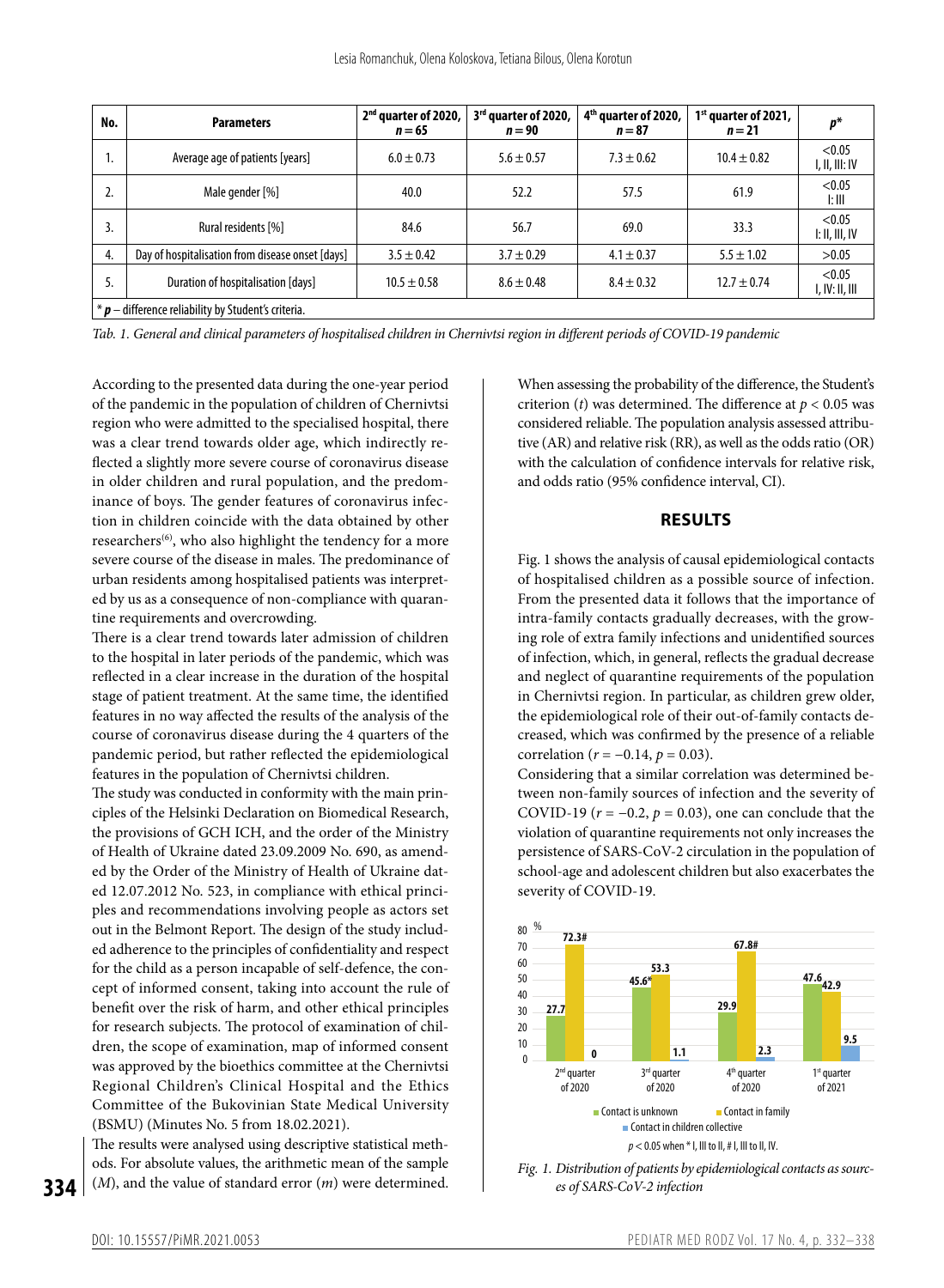| <b>Complaints/Symptoms</b> | 2 <sup>nd</sup> quarter of 2020,<br>$n = 65$ | 3rd quarter of 2020,<br>$n = 90$ | 4 <sup>th</sup> quarter of 2020,<br>$n = 87$ | $1st$ quarter of 2021,<br>$n = 21$ | p                                                 |
|----------------------------|----------------------------------------------|----------------------------------|----------------------------------------------|------------------------------------|---------------------------------------------------|
| General weakness/dizziness | 75.4                                         | 67.4                             | 73.6                                         | 90.5                               | < 0.05<br>II, III: IV                             |
| Headache                   | 10.8                                         | 11.1                             | 19.5                                         | 28.6                               | >0.05                                             |
| Myalgia                    | 16.9                                         | 7.8                              | 13.8                                         | 33.3                               | < 0,05<br>II: IV                                  |
| Cough                      | 35.4                                         | 41.1                             | 53.5                                         | 42.9                               | < 0.05<br>l: III                                  |
| Sore throat                | 21.9                                         | 6.7                              | 6.9                                          | 19.0                               | < 0.05<br>$\parallel$ : $\parallel$ , $\parallel$ |
| Rhinorrhea                 | 10.8                                         | 17.8                             | 16.1                                         | 9.5                                | >0.05                                             |
| Nasal congestion           | 43.1                                         | 32.2                             | 39.1                                         | 38.1                               | >0.05                                             |
| Anosmia                    | 1.5                                          | 2.2                              | 4.6                                          | 4.8                                | >0.05                                             |
| Loss of taste              | 0                                            | 1.1                              | 2.3                                          | 4.8                                | >0.05                                             |

*Tab. 2. Presence of main clinical symptoms in children hospitalised with COVID-19 in Chernivtsi region, %*

It seemed expedient to follow the dynamic deviations of the frequency of symptom complexes in hospitalised children of Chernivtsi region in terms of the annual persistence of the COVID-19 pandemic. Tab. 2 shows the frequency of complaints in children hospitalised for COVID-19 in Chernivtsi region.

From the data presented in Tab. 2, it is possible draw conclusions on certain differences in the nature of the course of coronavirus disease which developed during the four quarters. Thus, in contrast to the beginning of the pandemic, complaints, and signs of intoxication and asthenic syndromes became more prevalent as well as infectious-inflammatory syndromes, non-specific neurological symptoms, with a relatively stable rate of damage to the respiratory tract.

At the same time, the cohorts of patients during all periods of the pandemic were dominated by patients with a moderate course of the disease, though the frequency of severe cases compared to the beginning of the pandemic in the 1<sup>st</sup> quarter of 2021 increased almost fourfold (Fig. 2). At the same time, there was a significant decrease in the number of patients with mild coronavirus disease compared to the initial observation period, which, in our opinion, reflected better sorting of patients and management of mild cases in outpatient settings. Clinical and





epidemiological analysis of the frequency of severe cases of COVID-19 in hospitalised children showed a probable increase in their share in the 1<sup>st</sup> quarter of 2021 compared to the previous periods of COVID-19 pandemic: relative to the 2nd quarter of 2020, odds ratio (4.7% CI: 1.86–12.02), RR – 1.8, absolute risk (AR) – 34.5%, relative to the  $3<sup>rd</sup>$  quarter of  $2020 - OR = 3.7$  (95% CI: 1.56–8.76),  $RR = 1.7$ ,  $AR = 30.1$ , relative to the 4<sup>th</sup> quarter of 2020 –  $OR = 2.0$  (95% CI: 0.94–4.05),  $RR = 1.35$ ,  $AR = 16.4$ . An explanation for such phenotypic differences in the course of coronavirus disease could be the fact that during the observation period there were significant changes in the composition of nosological forms in the hospitalised cases of infection caused by SARS-CoV-2 in Chernivtsi region children. A comparative analysis of individual nosological forms of COVID-19 in children at different observation periods is shown in Fig. 3.

Thus, the results show a dynamic decrease in the incidence of COVID-19 in the form of acute respiratory disease (ARV, flu) and bronchitis, with a significant increase in the incidence of patients with alveolar tissue lesions at the end of last year and early this year, and with increasing cases



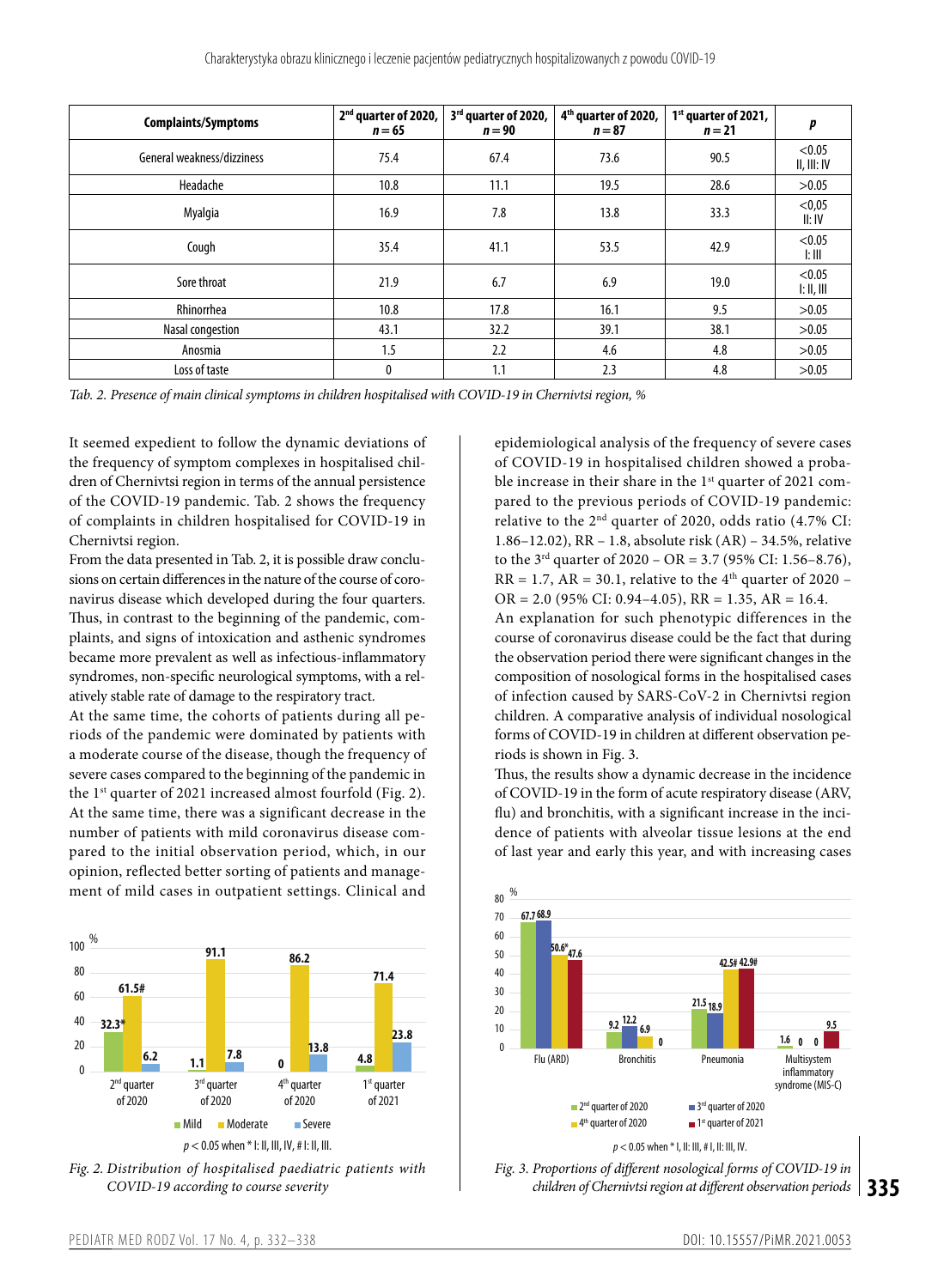

*Fig. 4. Characteristics of temperature reaction in hospitalised children with coronaviral infection*



 $p < 0.05$  when  $*$  1<sup>st</sup> day: 5<sup>th</sup> day, 10<sup>th</sup> day; # 1<sup>st</sup> day, 5<sup>th</sup> day; 10<sup>th</sup> day; 1<sup>st</sup> day; \$ 1<sup>st</sup> day: 10<sup>th</sup> day.

*Fig.* 5. Frequency of symptoms and syndromes on the 1<sup>st</sup>, 5<sup>th</sup>, and 10<sup>th</sup> days of inpatient treatment in children with COVID-19 hospitalised in *Chernivtsi region in the 1st quarter of 2021*







 $p < 0.05$  when  $*$  I: II, # I: II, IV; \$ I: III, IV.



**336**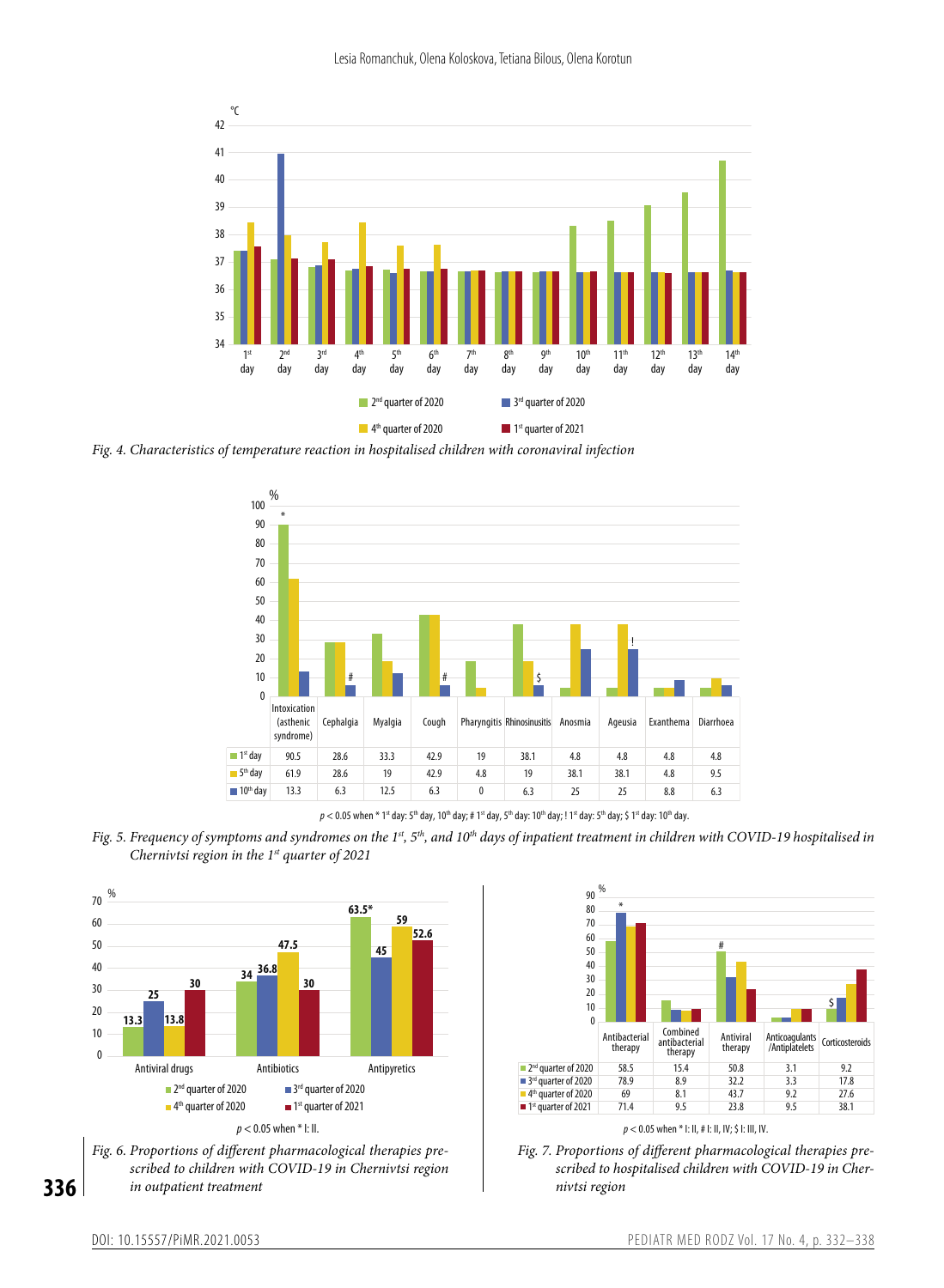of multisystem inflammatory syndrome (MIS-C) in the 1st quarter of 2021.

A aomparative analysis of temperature response of patients hospitalised in different periods of the pandemic is an interesting and relevant parameter of the COVID-16 pandemic dynamic. Fig. 4 shows the characteristics of fever in the examined patients, which emphasises differences in the nature of the inflammatory response of patients to the persistence of SARS-CoV-2.

From the point of view of comparative characteristics, it is important to analyse the dynamic of features of the clinical manifestation, signs, and symptoms of COVID-19. Fig. 5 shows the frequency of registration of individual symptoms and symptom complexes on the  $1<sup>st</sup>$ ,  $5<sup>th</sup>$ , and  $10<sup>th</sup>$  days of inpatient treatment.

Based on the presented data, it is clear that some of the symptoms and symptom complexes were relatively insensitive to treatment, which indicated the need for its optimisation. Thus, on the  $10<sup>th</sup>$  day of inpatient treatment there was a statistically significant decrease in the incidence of cough, cephalgia, and intoxication syndrome, as well as signs of rhinosinusitis compared to the 1<sup>st</sup> day of treatment, although such symptoms as anosmia, ageusia, and gastrointestinal disorders appeared not only insensitive to the prescribed treatment but in some cases tended to increase on the 5<sup>th</sup> day of therapy. In general, signs of neurological pathology on the 10<sup>th</sup> day of inpatient treatment occurred in every 4<sup>th</sup> patient, which was fundamentally greater than catarrhal symptoms, intoxication, and other clinical markers.

From this point of view, it seemed appropriate to conduct a dynamic analysis of the nature of the prescribed therapy in terms of the 12-month persistence of the COVID-19 pandemic. The analysis of the treatment prescribed to children with coronavirus disease included the study of the composition of therapy at the outpatient and inpatient stages of medical care provided to children. Fig. 6 shows a comparative analysis of the frequency of treatment with the most common drugs used in the therapy of outpatient children before they were admitted to inpatient treatment.

As shown in this figure, during the 12 months of the COVID-19 pandemic among children of Chernivtsi region, primary care physicians prescribed antiviral drugs almost three times more often, with the odds ratio of this event in the 1<sup>st</sup> quarter of 2021 with the following level of clinical and epidemiological risk:  $OR = 2.8$  (95% CI: 1.36-5.73),  $RR = 1.6$ ,  $AR = 24.6\%$ .

Antibacterial drugs were prescribed to approximately one third of patients and increased only in the winter, reflecting another wave of increased morbidity and social tension due to the pandemic. The peculiarities of prescribing antipyretic drugs were clearly associated with the data shown in Fig. 3 and reflected certain phenotypic variants of the disease in different periods of observation. In general, slightly more than half of the patients in an outpatient stage received antipyretics.

The treatment of children with COVID-19 in the hospital in addition to antiviral and antibacterial drugs involved systemic corticosteroids and drugs of the antiplatelet/anticoagulant group. The dynamic analysis of the features of therapeutic tactics in a specialised hospital during the 12-month period of the COVID-19 pandemic is shown in Fig. 7. Thus, the results presented in the figure indirectly reflected the more severe course of COVID-19 in hospitalised children, which coincides with the data in Fig. 1, as there is a clear trend towards more frequent use of antibacterial drugs and systemic corticosteroids. Antiplatelets/anticoagulants were prescribed three times more often than at the beginning of the pandemic, but antiviral drugs were used twice less frequently. At the same time, in the 1<sup>st</sup> quarter of 2021, there was an increase in the risk of prescribing antibacterial therapy (OR = 1.8,  $RR = 1.3$ ,  $AR = 14.2$ %), antiplatelets/anticoagulants ( $OR = 3.3$ ,  $RR = 1.6$ ,  $AR = 27.1\%$ ), and systemic corticosteroids (OR = 6.1, RR = 2.0, AR = 40.0%).

#### **DISCUSSION**

The study presents a dynamic analysis of the clinical features characterising the course of COVID-19 in the paediatric population in Chernivtsi region who were hospitalised between March 2020 and March 2021 in inpatient departments with signs of infection caused by the SARS-CoV-2 virus. One can state that the most frequent complaint observed in residents of Chernivtsi region was malaise attributed to infectious-inflammatory, intoxication, and catarrhal syndromes, and therefore coincided with the results reported by other researchers in the literature on the main complaints of children with COVID-19<sup>(7,8)</sup>. In contrast to the onset of the pandemic, at the beginning of 2021 complaints and signs of intoxication and asthenic syndromes, infectious-inflammatory syndromes, non-specific neurological symptoms significantly increased, with a relatively stable rate of damage to the respiratory tract.

**337** ical signs of intoxication and asthenia, and points towards Fever could be considered as a protective and adaptive response of the body to the infectious process. At the start of the pandemic, there was a normalization of pathological body temperature in children, beginning with the  $3<sup>rd</sup>$  day, with its subsequent increase, starting from the 10<sup>th</sup> day of inpatient treatment, which coincided with the development of complications (lower airway damage). Then, approximately from the middle of the 1<sup>st</sup> year of the pandemic, the children's body temperature response changed significantly and could be suspected anergy. Moreover, according to the observations reported by paediatricians who provide care to children with COVID-19, at the end of the 1st quarter of 2021, new signs of this pathology appeared, consisting in rapid damage to the lower respiratory tract, with normal or slightly elevated body temperature, against the background of increasing the indicators of cytokine storm and thrombosis and severe course of the disease requiring oxygen support. This coincides with the clin